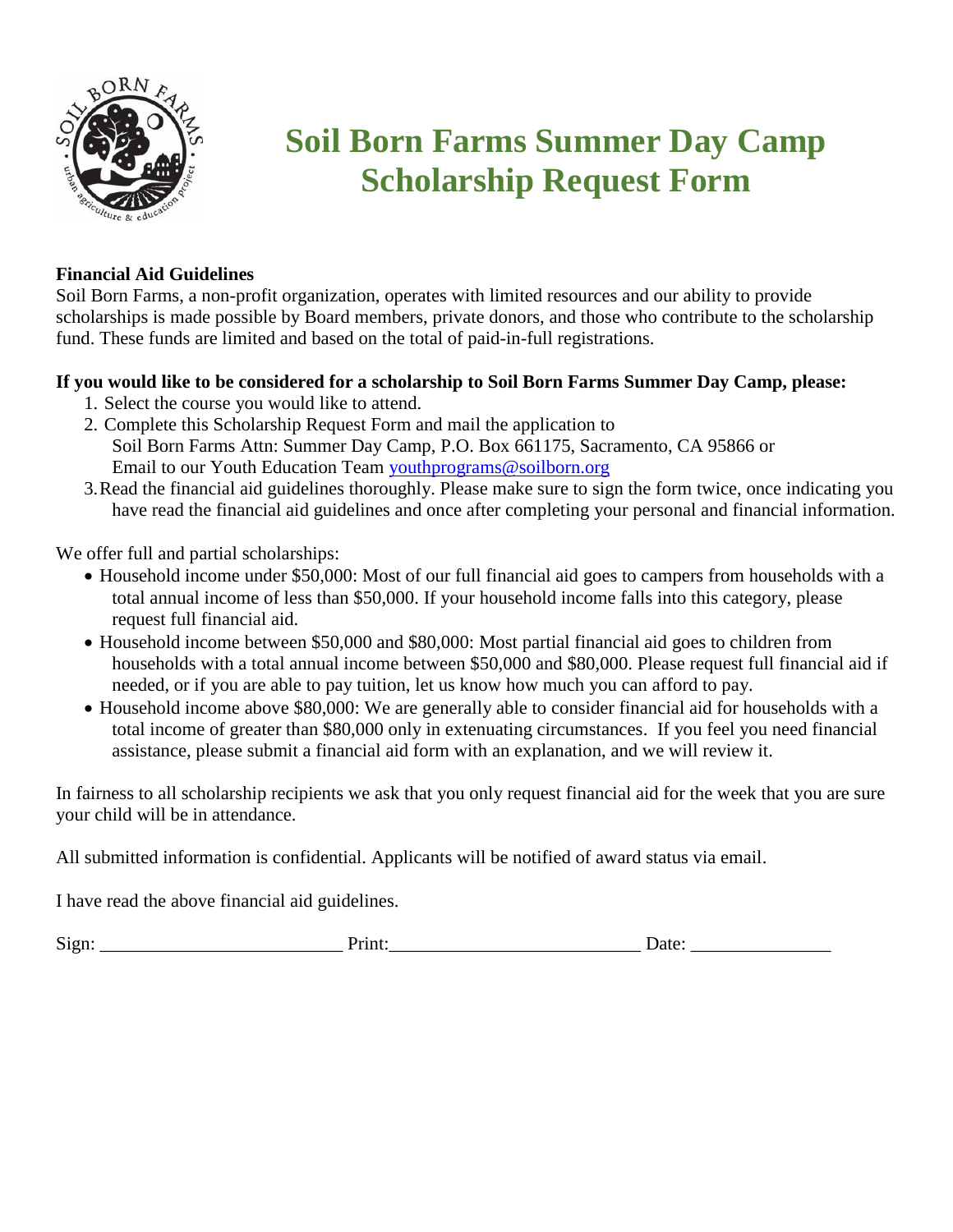## Soil Born Farms Summer Day Camp - Scholarship Application

|                                       | Age (at time of camp): $\frac{1}{\sqrt{1-\frac{1}{2}} \cdot \frac{1}{\sqrt{1-\frac{1}{2}}}}$            |
|---------------------------------------|---------------------------------------------------------------------------------------------------------|
|                                       |                                                                                                         |
|                                       |                                                                                                         |
|                                       |                                                                                                         |
|                                       |                                                                                                         |
|                                       | Home Phone: Cell Phone: Cell Phone:                                                                     |
|                                       |                                                                                                         |
|                                       |                                                                                                         |
| Estimated Annual Household Income: \$ |                                                                                                         |
|                                       | # of Adults in Household: __________ # of Children in Household: ______________                         |
| Are you currently employed? Yes No    | Spouse's                                                                                                |
|                                       |                                                                                                         |
|                                       | Occupation:                                                                                             |
|                                       |                                                                                                         |
| <b>Total household income:</b>        |                                                                                                         |
|                                       | Less than $$20,000$ $$30,000-40,000$ $$50,000-60,000$ $$70,000-100,000$                                 |
|                                       | $\frac{\$20,000-30,000}{\$40,000-50,000}$ $\frac{\$40,000-50,000}{\$60,000-70,000}$ more than \$100,000 |

How much can you afford to pay towards your camper's tuition? This is required if you are applying for financial aid.

*Please note, our scholarship funds are limited - any amount you can pay is helpful to the sustainability of our program and being able to offer scholarships to those in need.*

 $\Box$  I can afford to pay \$  $\Box$ 

\_\_\_ I cannot afford to pay any tuition